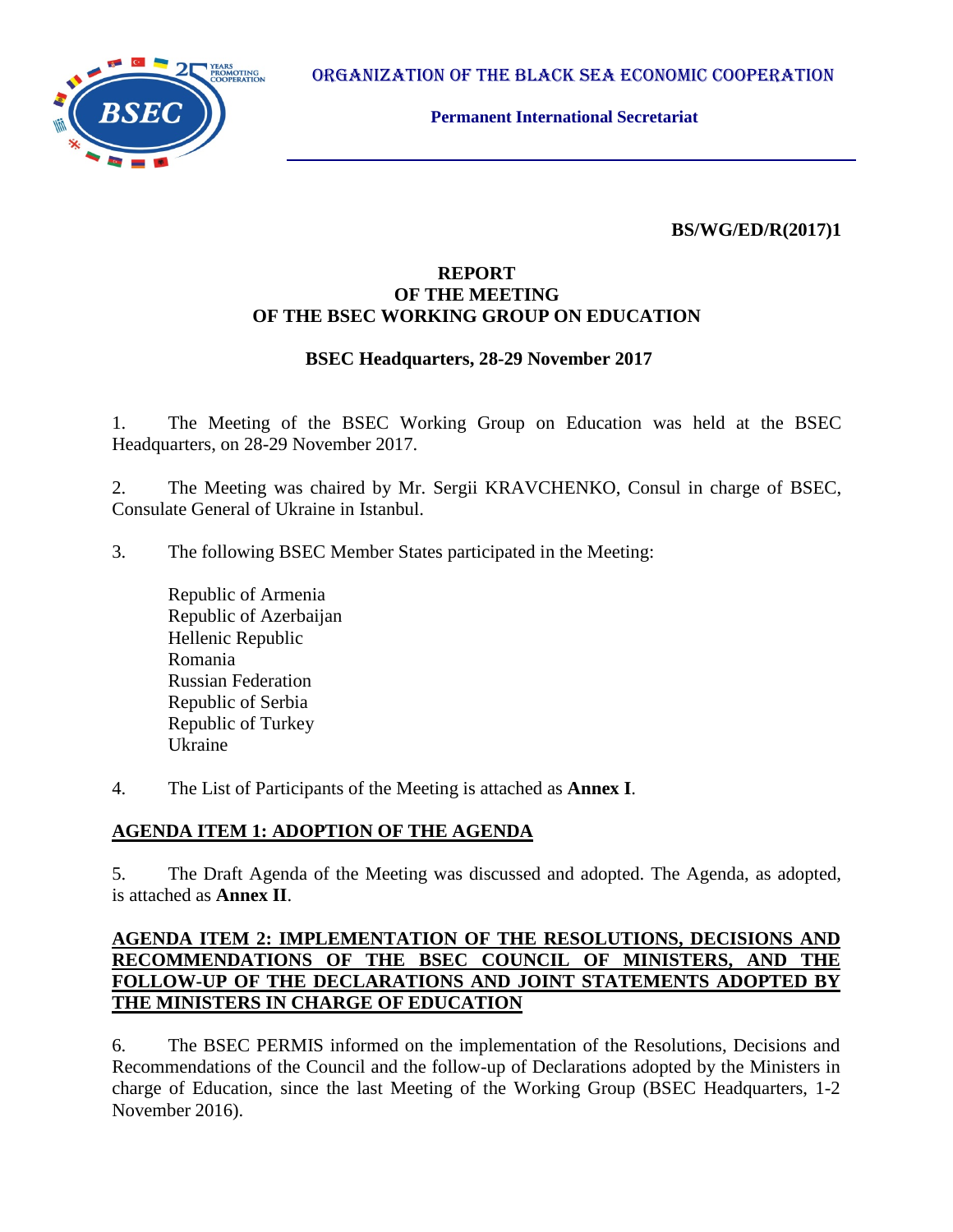# **AGENDA ITEM 3: CONSIDERATION OF THE EVALUATION REPORT OF THE COUNTRY-COORDINATOR**

7. The Working Group considered, amended and approved the Evaluation Report on the activity of the Working Group during the period from 1 January 2016 – 31 December 2017, elaborated by the Country-Coordinator (the Hellenic Republic), and decided to submit it to the Committee of Senior Officials of the BSEC Member States. The Evaluation Report is attached as **Annex III.**

8. The Working Group expressed its appreciation for the work done by the Country-Coordinator during the two consecutive terms (2014−2017).

## **AGENDA ITEM 4: DISCUSSION OF CONCRETE PROPOSALS ON THE IMPLEMENTATION OF THE JOINT PROGRAMMES**

9. The delegation of the Hellenic Republic delivered a presentation on the progress of the preparation of the brochure for Higher Education in the Black Sea Region. The relevant authorities of the BSEC Member States were invited to send their final comments to the draft text by 31 January 2018, to be followed by the substantive information on their respective Higher Education systems. The presentation is attached as **Annex IV.**

10. The representative of the Republic of Turkey expressed the readiness of the Council of Higher Education to consider the possibility of organizing the Workshop on Quality Assurance in Higher Education, to be held in Ankara in 2018.

11. The delegation of the Republic of Turkey also delivered the following presentations:

- On the activities undertaken by the Ministry of National Education for the Education of the Syrian Citizens under Temporary Protection of Turkey, and Foreign Students' Information System (Ministry of National Education) (attached as **Annex V**);
- On "International Students in the Turkish Higher Education System" (Council of Higher Education) (attached as **Annex VI**).

12. The delegation of the Hellenic Republic delivered a presentation regarding the "European Qualifications Passport for Refugees", a pilot project of the Council of Europe, the Hellenic Ministry of Education, Research and Religious Affairs and qualification recognition centers in Greece, Italy, Norway and the UK (attached as **Annex VII**).

13. The representative of Romania delivered a presentation on cooperation opportunities offered by the "Erasmus Mundus Joint Master Degrees" Programmes and provided information on the dual based vocational education and training in Romania (attached as **Annex VIII**).

14. The delegation of the Russian Federation expressed the readiness to finalize the Questionnaire on Cooperation in Education amongst the BSEC Member States, taking into